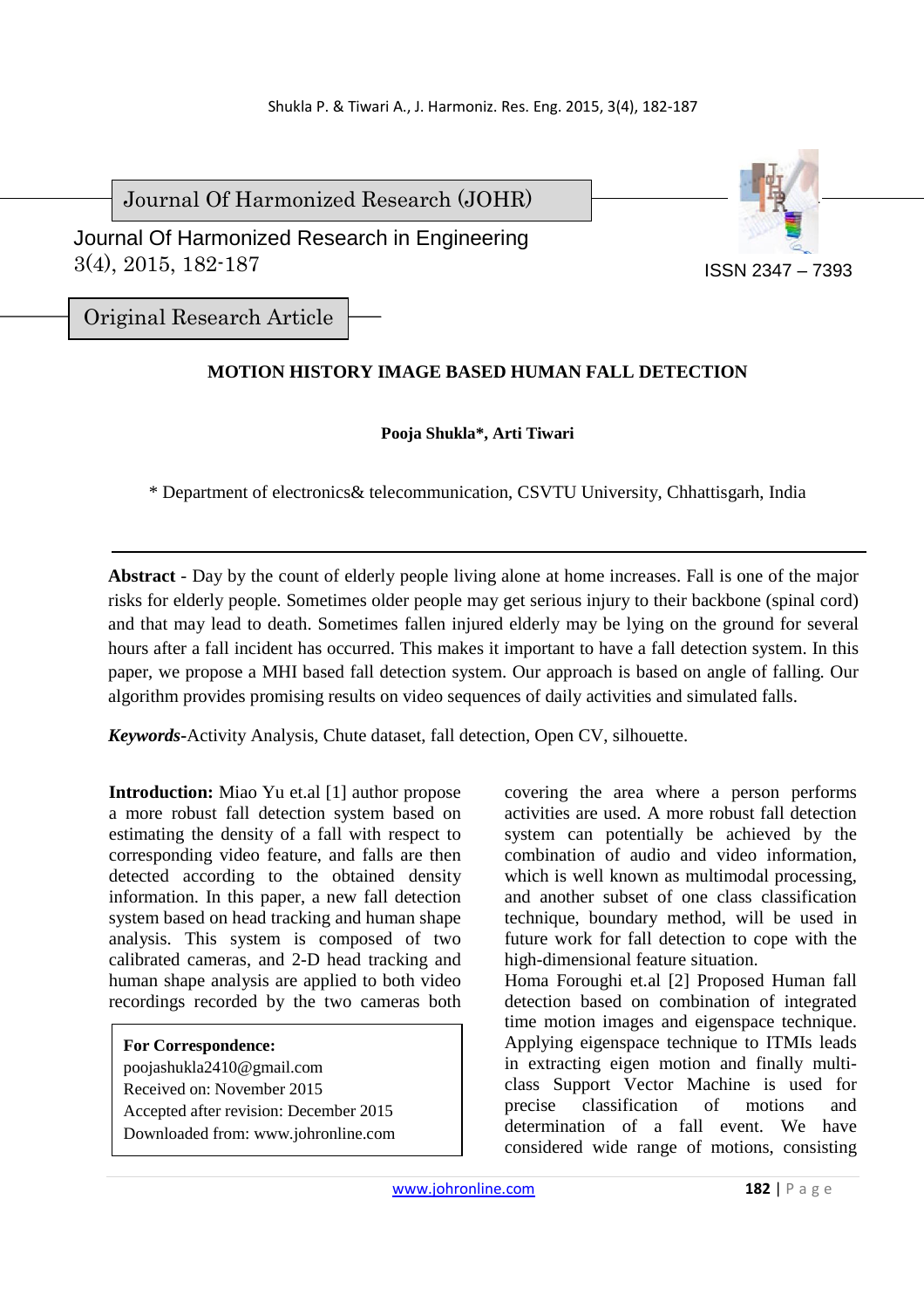normal daily life movements, some abnormal behaviors and also unusual events. While existent systems deal with limited movement patterns, we tried to simulate real life situations by Multi-class SVM classification system reduced the false detection considering wide variety of different postures.

Caroline Rougier et.al [3] Proposed method is based on the fact that the motion is large when a fall occurs. So, the first step of our system is to detect large motion of the person on the video sequence using the Motion History Image. When a motion is detected, we analyze the shape of the person in the video sequence. During a fall, the human shape changes and, at the end of the fall, the person is generally on the Ground with few and small body movements. A change in the human shape can discriminate if the large motion detected is normal (e.g.: the person walks or sits) or abnormal (e.g.: the person falls)

Ugur Toreyin1 et.al [4] proposed system Three state HMMs are used to classify events. Feature parameters of HMM are extracted from temporal wavelet signals describing the bounding box of moving objects. Since wavelet signals are zero mean signal it is easier to define states in HMMs and this leads to a robust method against variations in object sizes. In addition, the audio track of the video is also used to distinguish a person simply sitting on a floor from a person stumbling and falling. Wavelet signals can easily reveal the periodic characteristic which is intrinsic in the falling case. After the fall, the aspect ratio does not change or changes slowly. Since, wavelet signals are high-pass filtered signals, slow variations in the original signal lead to zero mean wavelet signals. This method could be inaccurate, depending on the relative position of the person, camera, and perhaps occluding objects. Similar HMM structures can be also used for automatic detection of accidents and stopped vehicles in highways which are all examples of instantaneous events occurring in video.

Nuttapong Worrakulpanit et.al [5] proposed a method which will compute acceleration value of human's movement for indicating the changing rate of human motions. In our assumption, human fall is high acceleration activity, whereas fast walking and running are considered as low acceleration activities. Thus standard deviation of C-Motion method together with the orientation standard deviation of the ellipse is able to discriminate actual fall from other activities. C-Motion method will return a high value computation result because this method considers velocity of motions.

 Homa Foroughi et.al [6] proposed a novel method to detect various posture-based events in a typical elderly monitoring application in a home surveillance scenario. These events include normal daily life activities, abnormal behaviors and unusual events. Combination of best-fit approximated ellipse around the human body, projection histograms of the segmented silhouette and temporal changes of head position, would provide a useful cue for detection of different behaviors. Extracted feature vectors are fed to a MLP Neural Network for precise classification of motions and determination of fall.

Muhammad Jamil Khan et.al[7] proposed approach is based on a combination of motion gradients and human shape features variation.The estimation of the motion of the person allows detecting large motion like falls. But a large motion can also be a characteristic of a walking person, so we need to analyze further to discriminate a fall from a normal movement. To discriminate fall motion from other we use Global Motion Orientation to detect the direction of motion. An analysis on the moving object is performed to detect a change in the human shape, width to height ration  $\alpha$  up to a certain threshold considered to distinguish fall from other activities.

Jared Willems et.al [8] proposed to study the existing fall detection algorithms. Not only the fall detection algorithm. On its ownbut the system set-up was presented. In this paper the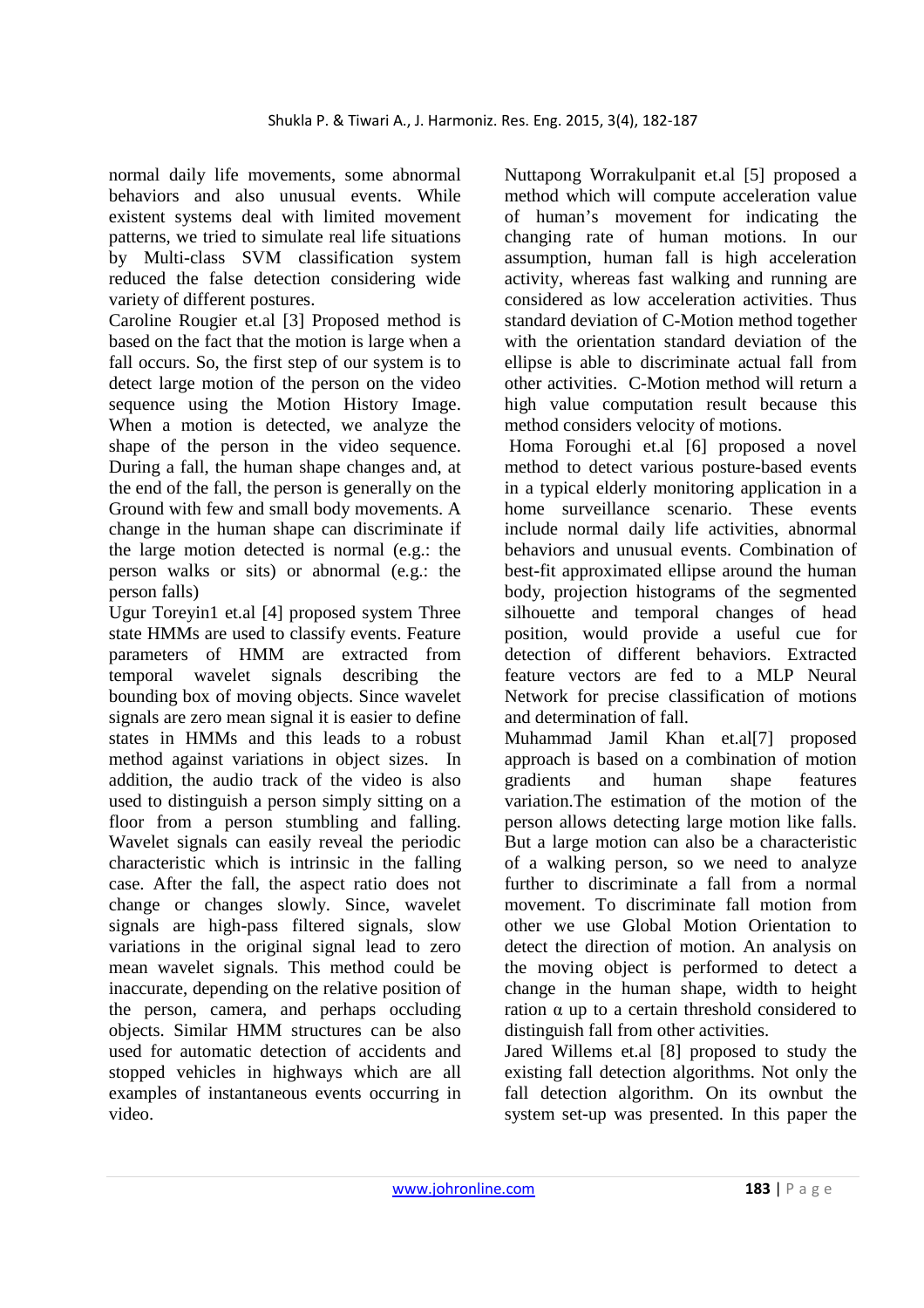use of low cost cameras is preferable because of cost-related issues and that it should be possible because most background subtraction algorithms don't need high quality video input. One of the most used and most simple techniques to detect a fall is the aspect ratio of the bounding box. A second method to detect a fall is the use of a fall angle. Some other algorithms make use of the centroid of the falling person. The last simple feature we want to present is the horizontal and vertical gradient [2]. When a person is falling, the vertical gradient will be less than the horizontal gradient. It is clear that all methods mentioned above do work only in specific circumstances. Therefore, it is necessary to combine a number of these techniques to get a reliable system to detect a fall.

### **Proposed System:**

### **MHI based human fall detection system Overview:**

Firstly, the detection system will analyze the movement of human. Therefore, the foreground segmentation method is employed for indicating human's location on the image. After that Motion History Image method is applied. This method provides information of movement. Next, the C-Motion method is calculated from Motion History Image. The calculated C-Motion value will describe the speed of movement. Later, the standard deviation of C-Motion value is calculated. This method provides the information about the changing rate of human motion. If this standard deviation

value has high changing rate, it indicates that there is unusual activity. If this value has high changing rate, it shows that fall may arise, which verify after the fall arise by our defined conditions. If the calculated standard deviation value is high, then it indicates that fall may arise.

### **Motion History Image**

Motion gives crucial information about fall, because no serious fall occurs without a large movement. Based on this observation, we decided to extract some motion information from the video sequence. Optical flow is commonly used to detect motion in a video sequence. But, optical flow is not well-suited for real-time application, and can generate errors in case of large movement as it happens during a fall. Another attempt to extract motion is the "Motion History Image" (MHI), first introduced by Bobick and Davis. The MHI is an image where the pixel intensity represents the regency of motion in an image sequence, and therefore gives the most recent movement of a person during an action. The MHI is commonly used for activity recognition.

To define a MHI, we first extract a binary sequence of motion regions  $(x, y, t)$  from the original image sequence I(x, y, t) using an image-differencing method. Then, each pixel of the Motion History Image Hτ is a function of the temporal history of motion at that point, occurring during a fixed duration  $\tau$  (with  $1 \leq \tau \leq$ N for a sequence of length N frames) [34].

$$
H\tau(x,y,t) = \begin{cases} \tau & \text{if } D(x,y,t) = 1 \\ \max(0, H\tau(x,y,t-1) - 1) & \text{otherwise} \end{cases}
$$

The result is a scalar-valued image where more recently moving pixels are brighter. MHI is useful in our case, because it is not necessary for us to detect the direction of the movement, we want above all to quantify the motion of the blob of a person. The motion will be high in the case of a fall.

**Foreground Segmentation:** First, we need to extract the moving person in the image. For this purpose, we use a background subtraction method described in the article which gives good results on image sequences with shadows, highlights and high image compression.

**Motion Gradient Estimation:** The estimation of the motion of the person allows detecting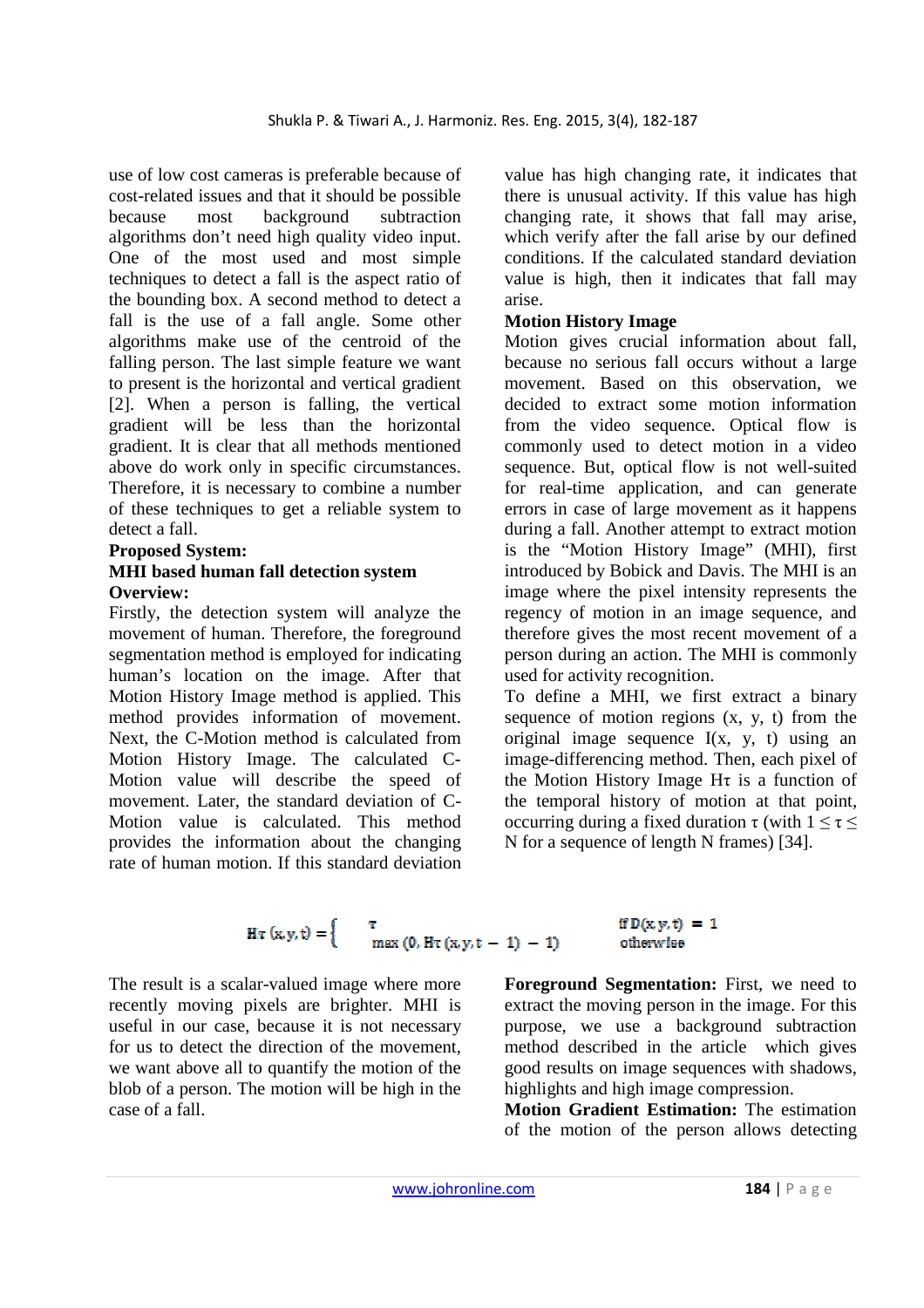large motion like falls. But a large motion can also be a characteristic of a walking person, so we need to analyze further to discriminate a fall from a normal movement. To discriminate fall motion from other we use Global Motion Orientation to detect the direction of motion.

**Motion Gradient Image:** Motion gives crucial information about fall, because no serious fall occurs without a large movement. Based on this observation, we decided to extract some motion information from the video sequence. Capturing a foreground understandable silhouette of the moving object or person is obtained through application of background subtraction

technique. As the person moves, copying the most recent extracted silhouette as the highest values in the motion history image creates a layered history of the resulting movement; in general this highest value is just a floating point timestamp of time elapsing since the application was launched in milliseconds.

## a. *Timed* **Motion History Image**

In this paper, proposed method use a floating point Motion History Image, where new silhouette values are copied in with a floating point timestamp. This MHI representation is updated as follows:

If current silhouette is at  $(x, y)$ 

## ---------- (13) otherwise

HT  $(x, y, t) =\begin{cases} \tau & \text{if } D(x, y, t) = 1 \text{ otherwise} \\ \max(0, H_{\tau}(x, y, t - 1) - 1) & \text{otherwise} \end{cases}$ <br>Where,  $\tau$  is the current time-stamp, and is the maximum time duration constant associated with the template. This method makes our representation independent of system speed. We title this demonstration the *timed* Motion History Image (*t*MHI).



### **Fig.1 Time Motion History Image**

### **b. Making Motion Gradients Image**

Observe the right image in Fig.1 (tMHI) that if we took the gradient of the 0MHI, we would get direction vectors pointing in the direction of the movement of the body. Note that these gradient vectors will point orthogonal to the moving object boundaries at each "step" in the tMHI giving us a normal optical flow representation. Gradients of the tMHI can be calculated efficiently by convolution with separable Sobel filters in the X and Y directions yielding the spatial derivatives:  $S(x, y)$  x and  $S(x, y)$  y. Gradient orientation at each pixel is then:

$$
\emptyset(x,y) = \arctan \frac{s_y(x,y)}{s_x(x,y)} \quad \cdots \quad (1)
$$

We must be careful, though, when calculating the gradient information because it is only suitable at positions within the tMHI. The surrounding boundary of the tMHI should not be used because inclusion of non-silhouette pixels would be took part in corrupting the result of gradient calculation. Only tMHI inside pixels of silhouette pixels should be examined. Additionally, we must not use gradients of MHI pixels that have a contrast which is too low or too high in their local neighborhood. Applying the above criteria to the raw gradients yields a masked region of valid gradients. Next work is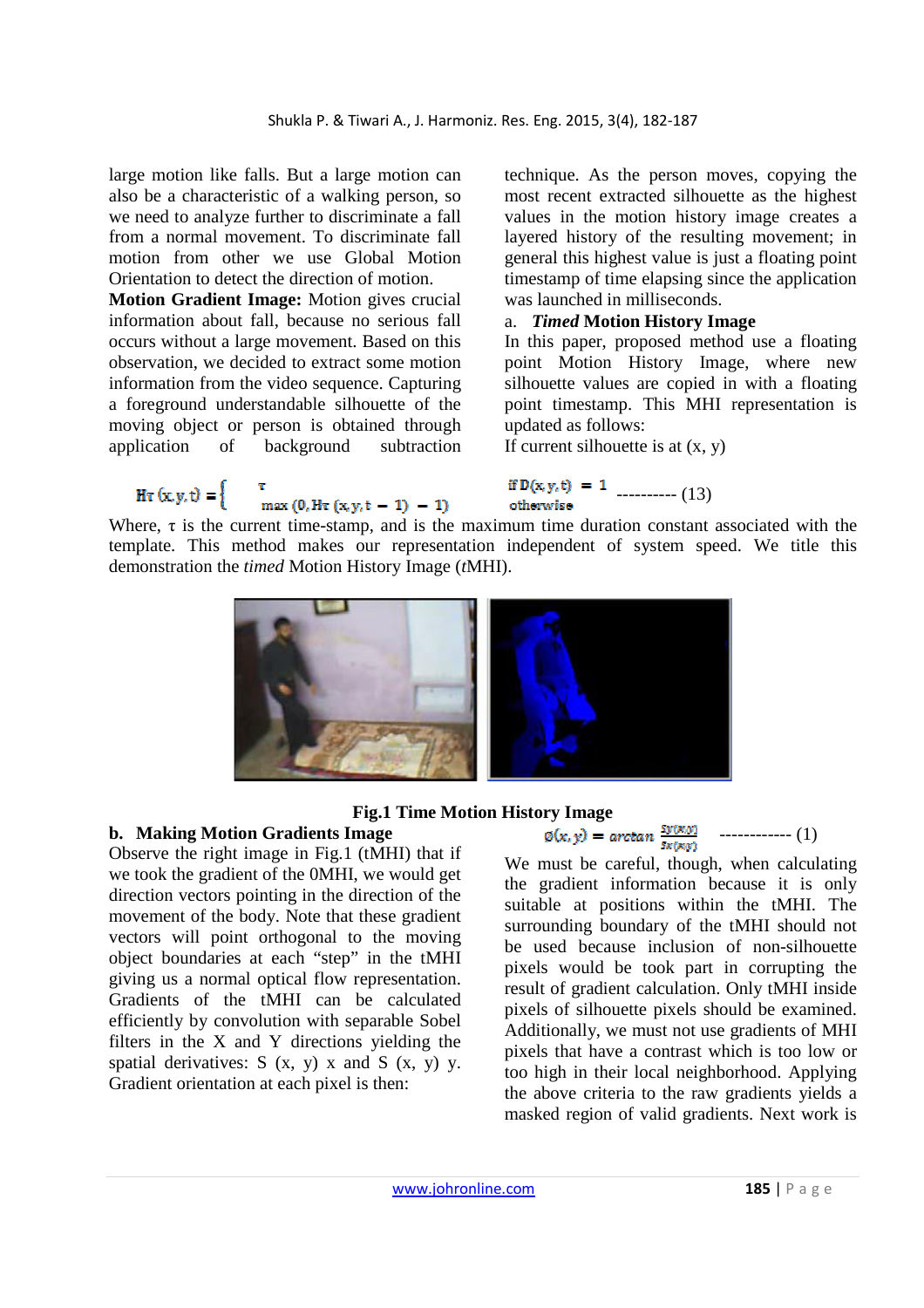needed to estimate the magnitude of motion that as follow

 $M(x,y) = \sqrt{5\frac{2}{\pi}(x,y) + 5\frac{2}{\pi}(x,y)}$ -------------------- (2)

After calculating the motion gradients, we can then extract motion features to varying scales.

### **c. Global Motion Orientation**

Calculation of the global orientation should be weighted by normalized tMHI values to give more influence to the most current motion within the template. A simple calculation for the global weighted orientation is as follows:

$$
\alpha = \frac{\sum_{(x,y)} \text{angularity} \left( \mathcal{O}(x,y), \theta_{mf} \right) \cdot \text{normal}(z, \mathcal{S}, t \text{MHz}(x,y))}{\sum_{(x,y)} \text{norm} \left( z, \mathcal{S}, t \text{MHz}(x,y) \right)} \dots \dots \tag{3}
$$

Where,

α, is the global motion orientation,

Φ, is the base reference angle,

Φ **(***x*, *y***)** is the motion orientation map found from gradient convolutions,

norm (τ, **δ**, *tMHI*δ (x, y) ) is a normalized *t*MHI

*angDiff* ( $\Phi(x, y)$ ,  $\Phi_{\text{ref}}$ ) is the minimum, signed angular difference of an orientation from the reference angle.

From above equation we can calculate angle of orientation  $\alpha$ ) then set a threshold angle for fall. If the angle of orientation is found in some apart of lower side of circle then the activity is treated as a fall otherwise normal as shown in  $_{90}$ below fig.



Fig.2. Concept of fall detection and angle of orientation using MHI

Above fig shows that angle of orientation. If the falling angle is found between  $220^0 \cdot 310^0$  then we can classify as a fall otherwise not.

**Conclusion:** In this work, we implemented the system which automatically detected fall. Our system is designed for one person in the real time. The implementation of this approach runs at 15-20 frames per second. The application is implemented in C++ using OpenCV library in Windows environment with a single camera view.

### **References**

### **Journal Papers:**

- **[1]** YU , M., NAQVI, S.M. and CHAMBERS, J., 2010. A robust fall detection system for the elderly in a smart room. IN: IEEE International Conference on Acoustics Speech and Signal Processing (ICASSP), Dallas, TX, 14-19 March, pp.1666-1669
- **[2]** Homa Foroughi, A. Rezvanian, et al. (2008). Robust Fall Detection Using Human Shape and Multi-class Support Vector Machine. Sixth Indian Conference on Computer Vision, Graphics & Image Processing: 413- 420.
- **[3]** Caroline Rougier, Jean Meunier, Alain St-Arnaud, Jacqueline Roussea Fall Detection from Human Shape and Motion History Using Video Surveillance Advanced Information Networking and Applications Workshops, 2007, AINAW '07. 21st International Conference on, Vol. 2 (2007), pp. 875-880.
- **[4]** B. T¨oreyin, Y. Dedeoglu, and A. C¸ etin. Hmm based falling person detection using both audio  $_0$  d video. In IEEE International Workshop on Human-Computer Interaction, Beijing, China, 2005.
- **[5]** Nuttapong Worrakulpanit and Pranchalee Samannihoon. Human Fall Detection Using Stand: 310 eviation of C-Motion Method. Journal of Automation and Control Engineering Vol. 2, No. 4, December 2014
- **[6]** H. Foroughi, B.S. Aski, and H. Pourreza. Intelligent video surveillance for monitoring

270